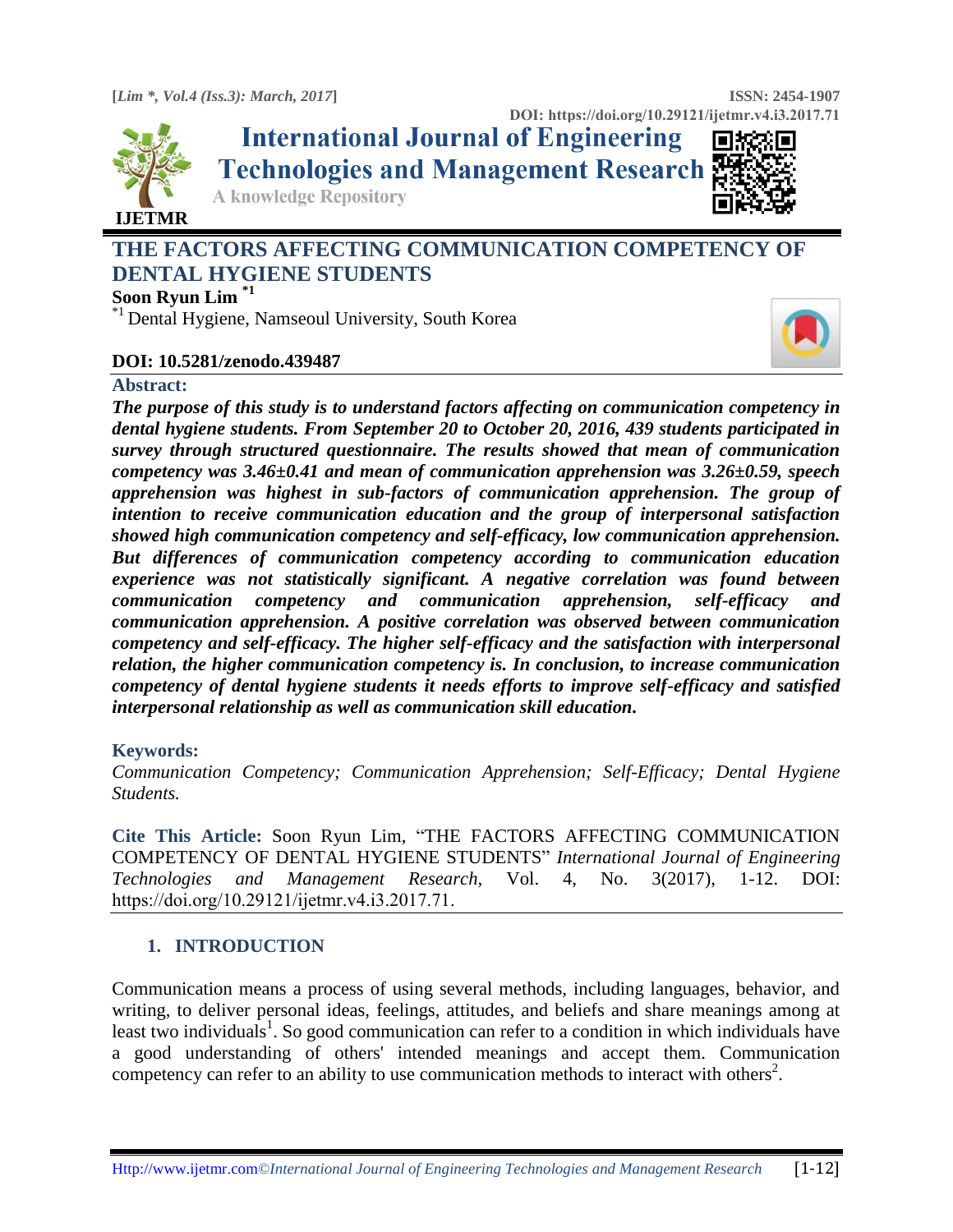College students are at the developmental stage that requires adaptation to a diversity of changes in the psycho-social environment and are in the critical period that requires them to experience close and positive interpersonal relationships with various people around them and establish subjectivity<sup>3</sup>. One of the common capabilities that those studies on the key capabilities for college students suggest is communication competency<sup>4</sup>. It is known that college students with good communication competency adapt themselves to school life well, solve problems rationally on the basis of good problem-solving ability, and use integrated, positive coping methods to manage stress<sup>5</sup>. In particular, dental hygiene students require communication competency to do dental hygiene tasks in clinical practice as well as to form desirable interpersonal relationships as a developmental task in early adulthood<sup>6</sup>. Dental hygienists who need to manage oral health are required to be equipped with an ability to communicate with patients efficiently and properly. They can meet patients with a diversity of needs and take charge of counseling with patients and their caregivers, dental hygiene education, and patient management. In such a situation, they require good communication competency and may win confidence when they treat them in a confident manner.

One of the factors that one needs to consider to improve communication competency is communication apprehension. Communication apprehension means anxiety or fear one feels in the process of communication or when one is expected to face communication<sup>7</sup>. Many researchers have reported that higher levels of communication apprehension can cause one to be less motivated to communicate, avoid the situation of communication, and have difficulty in expressing one's opinions or ideas<sup>5</sup>. It is known that communication competency is closely related to communication apprehension. Greater communication apprehension can lead to a lower level of communication competency and cause one to be less willing to communicate and avoid communication. Students with greater communication apprehension are less satisfied with their academic work and make poorer academic achievement, refuse to choose classes that require personal participation and lots of presentation, and are less attentive to learning contents due to lower levels of learning motivation<sup>8</sup>. It can be said that communication apprehension is a factor that prevents good communication and negatively affects academic work<sup>5</sup>.

One of the cognitive factors affecting communication and communication apprehension is selfefficacy. It can be said that self-efficacy is confidence in the ability related to whether one can successfully make certain behavior. One who has confidence in his/her ability to do something may have no difficulty in revealing his/her important part to others, feel less communication apprehension, and perform communication efficiently<sup>3</sup>. It is reported that those with higher levels of self-efficacy show higher levels of functional communication, make self-assertive communication, and are better at problem-based coping<sup>9</sup>.

Communication competency is required for dental hygienists in dental care practice. The studies on communication among dental hygienists or dental hygiene students examined dental hygienists' communication competency<sup>10</sup>, the aspects of communication<sup>11</sup>, communication curriculums in the department of dental hygiene  $9, 12$ , and the effects of communication competency on interpersonal relationships<sup>6</sup> and only  $\text{Lim}^{13}$  examined the factors affecting communication competency. In particular, no research was conducted on the effects of such personal factors as communication apprehension and self-efficacy on communication competency. This study aimed to identify the factors affecting communication competency for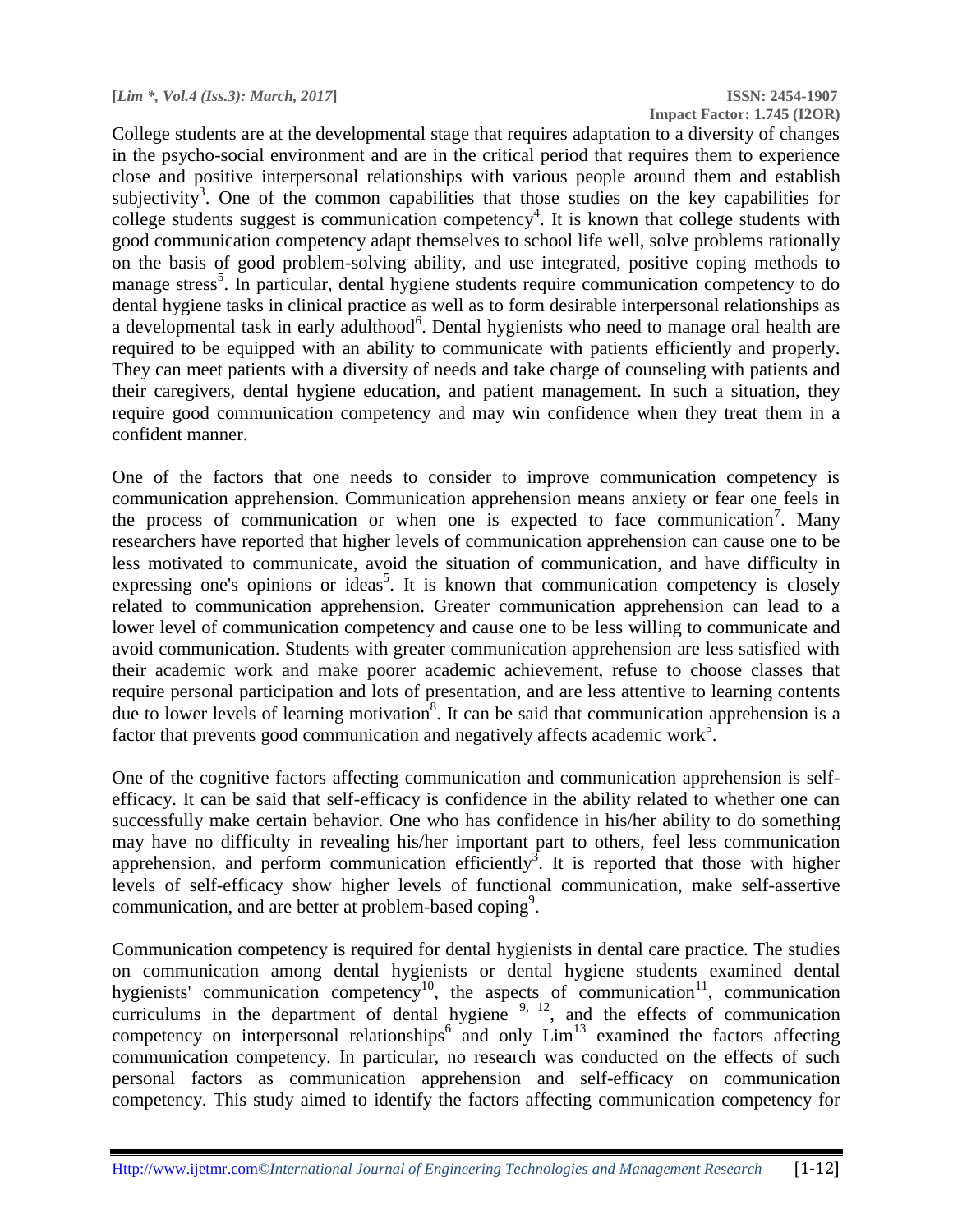dental hygiene students and provide basic data for developing an education program to improve communication as well as curriculums related to communication, giving consideration to the relevant factors, not to the education to improve communication skills alone.

# **2. MATERIALS AND METHODS**

### **2.1.SUBJECTS AND DATA COLLECTION**

A survey was conducted by using a structured questionnaire in 439 dental hygiene students on the basis of convenience sampling in Gyeonggi, South Chungcheong, North Gyeongsang, and Gangwon Provinces from September 20 to October 20, 2016. The research was conducted in 439 students who were given full explanation about the fact that no disadvantage would be given for refusal to participate as well as about its purpose and who spontaneously gave a written consent. Of a total of 439 questionnaires, 433 copies were finally analyzed, with the exception of 6 that were poorly completed or contained unanswered items.

As for grade distribution, the subjects included 104 freshmen (24%), 151 sophomores (34.9%), 117 juniors (27%), and 61 seniors (141%).

### **2.2.STUDY INSTRUMENT**

The questionnaire was composed of 6 items concerning grade and communication education, 1 concerning interpersonal satisfaction, 25 concerning communication competency (20 concerning verbal communication and 5 concerning non-verbal communication), 18 concerning communication apprehension (6 concerning group discussion apprehension, 6 concerning conversation apprehension, and 6 concerning speech apprehension), and 23 concerning selfefficacy (19 concerning general self-efficacy and 4 concerning social self-efficacy).

# *2.2.1. COMMUNICATION COMPETENCY*

The instrument used by Moh<sup>14</sup> and adapted to high school students by Choi<sup>15</sup> was used. It is composed of 18 items concerning verbal communication and 5 concerning non-verbal communication and covers listening skills, self-exposure and self-expression competency, empathy competency, and communication competency in forming a relationship. It is a fivepoint Likert scale, 5 'totally agree' and 1 'totally disagree', with a higher score meaning a higher level of communication competency. Cronbach's α in this study was 0.867.

# *2.2.2. COMMUNICATION APPREHENSION*

McCroskey's Personal Report of Communication Apprehension Scale used by  $\text{Park}^7$  was used. It is composed of items concerning apprehension in group discussion, meeting, conversation, and speech situations. Those four communication situations were covered by a total of 24 items, 6 for each situation and a total of 18 items were used, excepting those concerning the meeting situation, in this study. It is a five-point Likert scale, 5 'totally agree' and 1 'totally disagree',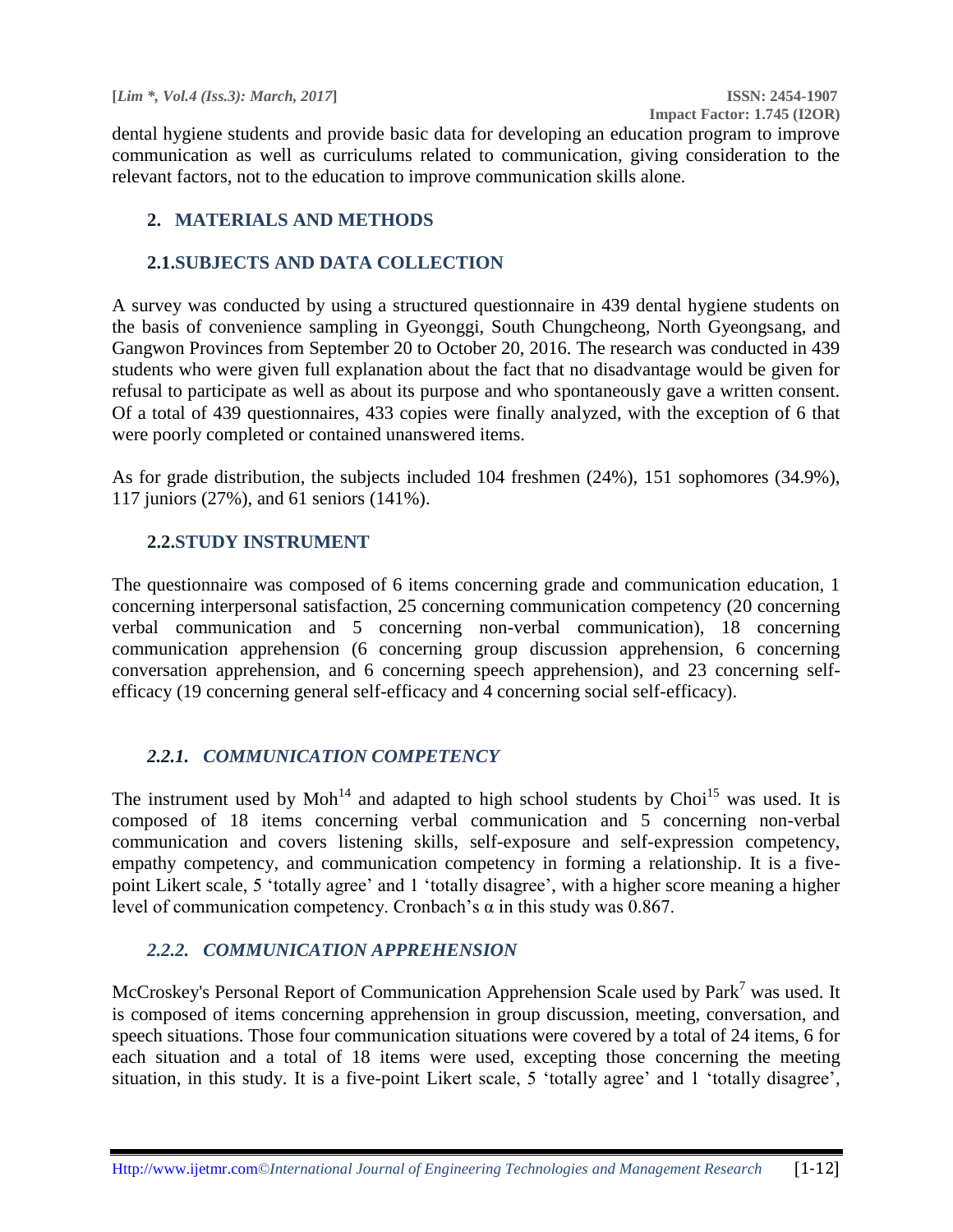**Impact Factor: 1.745 (I2OR)**

with a higher score meaning a higher level of communication apprehension. Cronbach's  $\alpha$  in this study was 0.904.

# *2.2.3. SELF-EFFICACY*

The self-efficacy scale used by Harrison et al.<sup>16</sup> and translated by Geum<sup>17</sup> was used. It is composed of a total of 23 items, 19 concerning general self-efficacy and 4 concerning social selfefficacy and general self-efficacy includes four sub-factors. It is a five-point Likert scale, 5 'totally agree' and 1 'totally disagree' with a higher score meaning a higher level of self-efficacy. Cronbach's  $\alpha$  in this study was 0.867.

### **2.3.DATA COLLECTION METHOD**

An SPSS windows ver. 18.0 program was used for analysis in this study, with the statistical significance level set at 0.05. Frequency analysis was performed to determine the subjects' general characteristics and identify the factors related to communication education and descriptive statistics was used to analyze communication competency, communication apprehension, and communication self-efficacy. T-test and one-way ANOVA were performed to determine communication competency, communication apprehension, and communication selfefficacy by the factors related to communication education and interpersonal relationships and Scheffe multiple range test was carried out as posttest. Pearson's correlation analysis was performed to determine the correlation among communication competency, communication apprehension, and self-efficacy and stepwise multiple regression was used to identify the factors affecting communication competency and communication apprehension.

# **3. RESULTS AND DISCUSSIONS**

# **3.1.FACTORS RELATED TO COMMUNICATION EDUCATION AND INTERPERSONAL SATISFACTION**

64% answered that communication skills were very important and 68.6% suggested that communication education be necessary. 59.4% had experience of communication education and 40.6% had no experience of communication education; as for the methods of experiencing communication education, 86.0% indicated classes and 9.2% special lectures. The most desired type of communication education was lecture (35.6%), followed by video (27.8%), role play (22.1%), and PPT (14.5%). 78.2% intended to participate in communication education necessarily and 55.8% were at the average level of interpersonal relationships <Table 1>.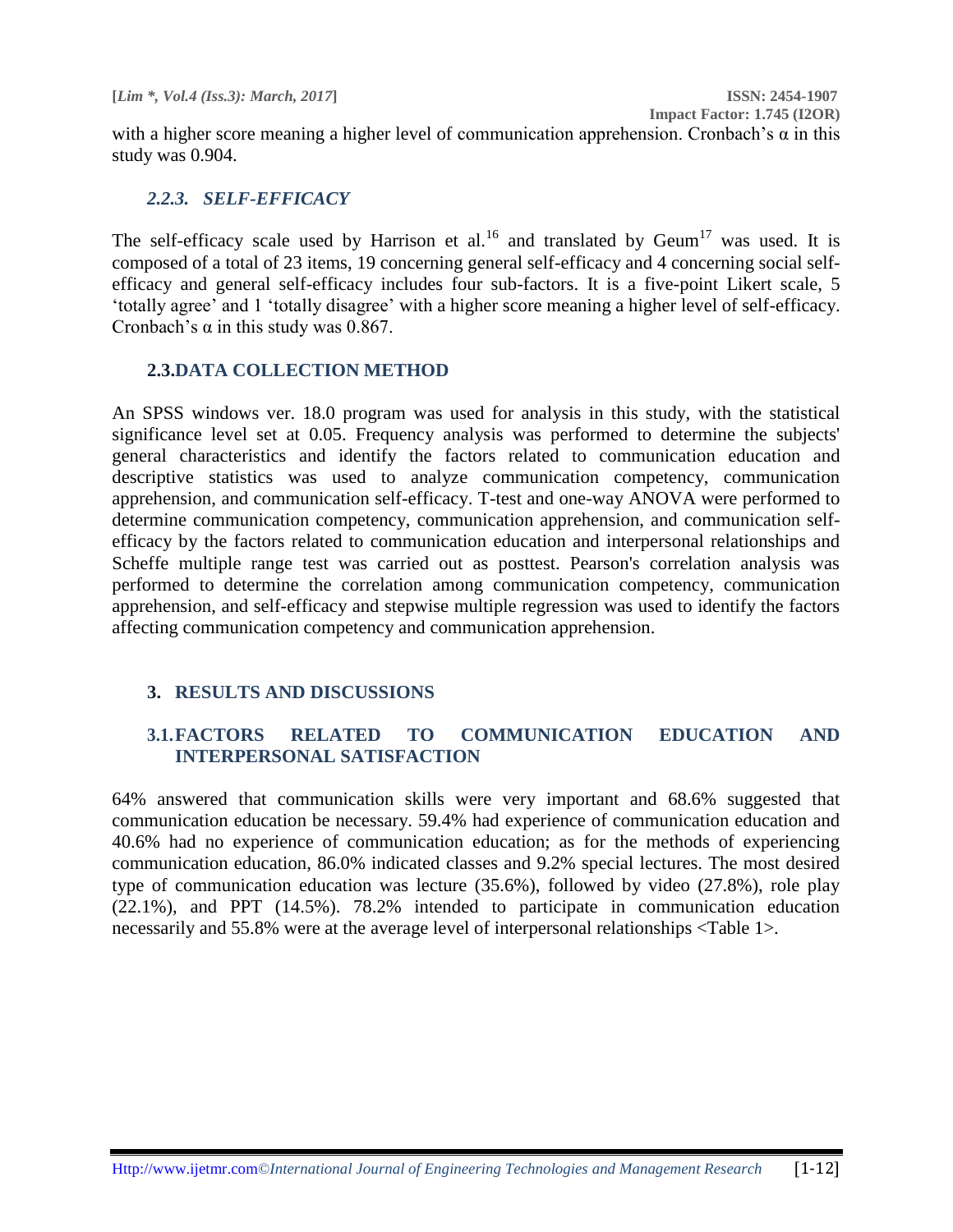**Impact Factor: 1.745 (I2OR)**

| <b>Characteristic</b>                                                                  |                           | N      | $\%$     |
|----------------------------------------------------------------------------------------|---------------------------|--------|----------|
|                                                                                        | Very important            |        | 279 64.6 |
| Importance of communication skill                                                      | Important                 |        | 151 35.0 |
|                                                                                        | Unimportant               | 2      | 0.4      |
|                                                                                        | Very necessary            |        | 112 25.9 |
| Need of communication education                                                        | Necessary                 |        | 297 68.6 |
|                                                                                        | Unnecessary               | 24 5.5 |          |
| Communication education experience                                                     | Experienced               |        | 256 59.4 |
|                                                                                        | Unexperienced             |        | 175 40.6 |
|                                                                                        | Class                     |        | 215 86.0 |
| Method of experiencing communication education                                         | Special lecture           | 23 9.2 |          |
|                                                                                        | <b>External education</b> | 12     | 4.8      |
|                                                                                        | Lecture                   |        | 145 35.6 |
|                                                                                        | Role play                 | 90     | 22.1     |
| Desired type of communication education                                                | <b>PPT</b>                | 59     | 14.5     |
|                                                                                        | Video                     |        | 113 27.8 |
|                                                                                        | Actively participate      | 60     | 13.9     |
| Intention to participate in communication education Participate, if necessary 338 78.2 |                           |        |          |
|                                                                                        | Not participate           | 34     | 7.9      |
|                                                                                        | Satisfied                 |        | 171 39.6 |
| Interpersonal satisfaction                                                             | Average                   |        | 241 55.8 |
|                                                                                        | Dissatisfied              | 20 4.6 |          |

Table 1: Factors related to communication education and interpersonal satisfaction

# **3.2.COMMUNICATION COMPETENCY, COMMUNICATION APPREHENSION, AND SELF-EFFICACY**

The mean for communication competency was  $3.46\pm0.41$ :  $3.51\pm0.42$  for verbal communication and 3.24±0.51 for non-verbal communication. The mean for communication apprehension was 3.26±0.59: 3.31±0.69 for group discussion apprehension, 2.96±0.65 for conversation apprehension, and  $3.50\pm0.73$  for speech apprehension. The mean for self-efficacy was 3.20±0.45: 3.21±0.48 for general self-efficacy and 3.11±0.59 for social self-efficacy <Table 2>.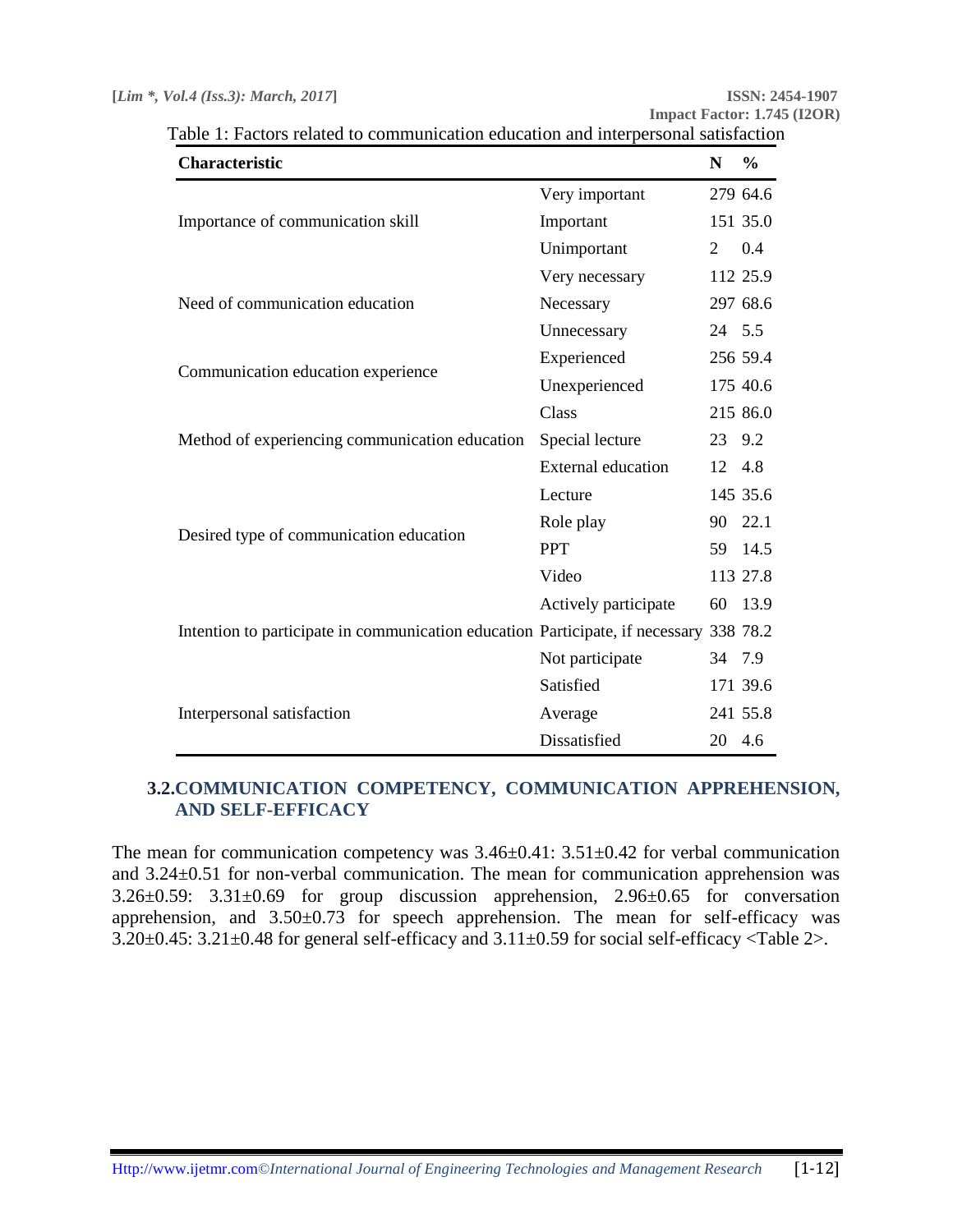|                            |                               | $M\pm SD$       |
|----------------------------|-------------------------------|-----------------|
| Communication competency   | Total                         | $3.46 \pm 0.41$ |
|                            | Verbal communication          | $3.51 \pm 0.42$ |
|                            | Non-verbal communication      | $3.24 \pm 0.51$ |
| Communication apprehension | Total                         | $3.26 \pm 0.59$ |
|                            | Group discussion apprehension | $3.31 \pm 0.69$ |
|                            | Conversation apprehension     | $2.96 \pm 0.65$ |
|                            | Speech apprehension           | $3.50 \pm 0.73$ |
| Self-efficacy              | Total                         | $3.20 \pm 0.45$ |
|                            | General self-efficacy         | $3.21 \pm 0.48$ |
|                            | Social self-efficacy          | $3.11 \pm 0.59$ |

Table 2: Communication competency, communication apprehension, and self-efficacy

### **3.3.COMMUNICATION COMPETENCY, COMMUNICATION APPREHENSION, AND SELF-EFFICACY BY GRADE, FACTORS RELATED TO COMMUNICATION EDUCATION, AND INTERPERSONAL SATISFACTION**

Communication competency, communication apprehension, and communication self-efficacy by the needs for communication education are presented in Table 3. Communication competency was statistically significantly by the importance of communication skills. It was lowest when communication skills were *important* (p<0.05). It varied significantly by the need of communication education. It was highest when communication education was *very necessary*, compared with being *necessary* (p<0.05). It varied statistically significantly by the intention to participate in communication education. It was highest when one intended to *participate actively* in communication education ( $p<0.05$ ). It varied significantly by interpersonal satisfaction, it was highest when one was *satisfied* with interpersonal relationships (p<0.05). There was no statistically significant difference in communication competency by grade or communication education experience.

Communication apprehension varied significantly by grade It was lowest among *juniors*, compared with *seniors* (p<0.05). It varied statistically significantly by the intention to participate in communication education. It was lowest in case of *active participation*, compared with *no participation* (p<0.05). It varied significantly by interpersonal satisfaction. It was lowest when one was *satisfied* with interpersonal relationships ( $p<0.05$ ). The other variables showed no statistically significant difference.

Self-efficacy varied significantly by the importance of communication skills. It was lowest when communication skills were *unimportant* (p<0.05). It varied significantly by the need of communication education and it was highest when the education was *very necessary*, compared with being *unnecessary* (p<0.05). It varied statistically significantly by the intention to participate in communication education and it was highest in case of *active participation*  $(p<0.05)$ . It varied significantly by interpersonal satisfaction and it was highest when one was *satisfied* with interpersonal relationships  $(p<0.05)$ . There was no statistically significant difference in self-efficacy by grade or communication education experience.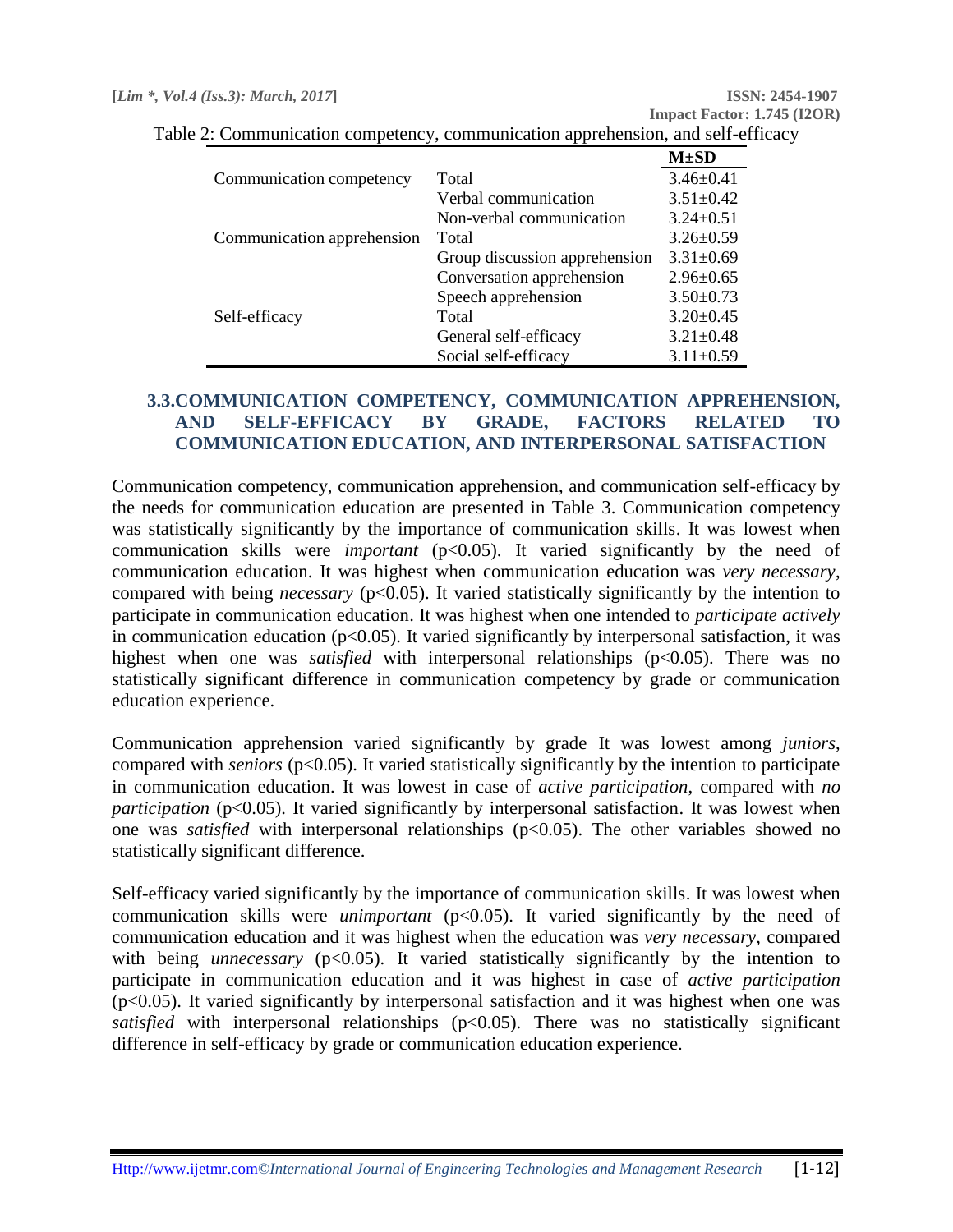**Impact Factor: 1.745 (I2OR)**

| Characteristic                  |                                | Communication<br>competency   |               | Communication<br>apprehension |               | Self-efficacy                                       |               |
|---------------------------------|--------------------------------|-------------------------------|---------------|-------------------------------|---------------|-----------------------------------------------------|---------------|
|                                 |                                | $M\pm SD$                     | $p-$<br>value | $M\pm SD$                     | $p-$<br>value | $M\pm SD$                                           | $p-$<br>value |
|                                 | Freshman                       | $3.47 \pm 0.39$               |               | $3.22 \pm 0.56$ ab            |               | $3.16 + 0.46$                                       |               |
| Grade                           | Sophomore                      | $3.45 \pm 0.42$               |               | $3.32 \pm 0.66$ <sup>ab</sup> | $0.02^*$      | $3.19 + 0.45$                                       | 0.43          |
|                                 | Junior                         | $3.46 + 0.43$                 | 0.98          | $3.15 \pm 0.51$ <sup>c</sup>  |               | $3.19+0.40$                                         |               |
|                                 | Senior                         | $3.45 \pm 0.3417$             |               | $3.39 \pm 0.56$               |               | $3.27 \pm 0.48$                                     |               |
| Importance of                   | Very Important                 | $3.51 \pm 0.39$ <sup>c</sup>  |               | $3.23 \pm 0.61$               |               | $3.27 \pm 0.44^{\circ}$                             |               |
| communication                   | Important                      | $3.34 \pm 0.42$ <sup>0</sup>  | p<0.01        | $3.31 \pm 0.54$               | 0.27          | $3.07 \pm 0.42$ <sup><math>\textdegree</math></sup> | p<0.01        |
| skill                           | Unimportant                    | $3.54 \pm 0.08$ <sup>c</sup>  |               | $3.64 \pm 1.30$               |               | $2.39 \pm 1.11$ <sup>b</sup>                        |               |
| Need of                         | Very necessary                 | $3.59 \pm 0.38$ <sup>c</sup>  |               | $3.16 \pm 0.63$               |               | $3.30 \pm 0.47$ <sup><math>\circ</math></sup>       |               |
| communication                   | Necessary                      | $3.41 \pm 0.40$ <sup>t</sup>  | p<0.01        | $3.31 \pm 0.57$               | 0.06          | $3.17 \pm 0.43$ <sup>ab</sup>                       | p<0.01        |
| education                       | Unnecessary                    | $3.46 \pm 0.45$ <sup>ab</sup> |               | $3.16 \pm 0.65$               |               | $3.11 \pm 0.51$ <sup>0</sup>                        |               |
| Communication                   | Experienced                    | $3.45 \pm 0.43$               |               | $3.25 \pm 0.59$               |               | $3.20 \pm 0.47$                                     |               |
| education<br>experience         | Unexperienced                  | $3.46 \pm 0.37$               | 0.78          | $3.27 \pm 0.60$               | 0.70          | $3.20 \pm 0.41$                                     | 0.992         |
| Intention to                    | Actively<br>participate        | $3.63 \pm 0.35$ <sup>c</sup>  |               | $3.07 \pm 0.62$ <sup>c</sup>  |               | $3.45 \pm 0.52$ <sup><math>\textdegree</math></sup> |               |
| participate in<br>communication | Participate<br>if<br>necessary | $3.44 \pm 0.41$ <sup>0</sup>  | p<0.01        | $3.28 \pm 0.57$ <sup>ab</sup> | $0.02^*$      | $3.18 \pm 0.41$ <sup>b</sup>                        | p<0.01        |
| education                       | Not participate                | $3.30 \pm 0.41$ <sup>0</sup>  |               | $3.36 \pm 0.66$               |               | $2.96 \pm 0.48$ <sup>c</sup>                        |               |
| One's own                       | Satisfied                      | $3.62 \pm 0.37$               |               | $2.99 \pm 0.61$ <sup>c</sup>  |               | $3.40 \pm 0.43$ <sup><math>\bullet</math></sup>     |               |
| interpersonal                   | Average                        | $3.37 \pm 0.39$ <sup>t</sup>  | p<0.01        | $3.41 \pm 0.49$ <sup>0</sup>  | p<0.01        | $3.08 \pm 0.39$ <sup>t</sup>                        | p<0.01        |
| relation                        | Dissatisfied                   | $3.06 \pm 0.37$ <sup>c</sup>  |               | $3.77 \pm 0.62^c$             |               | $2.79 \pm 0.43$                                     |               |

Table 3: Communication competency, communication apprehension, and self-efficacy by grade, factors related to communication education and interpersonal satisfaction

# **3.4.CORRELATION AMONG COMMUNICATION COMPETENCY, COMMUNICATION APPREHENSION, AND SELF-EFFICACY**

Communication competency was negatively correlated with communication apprehension  $(p<0.01)$  and was positively correlated with self-efficacy  $(p<0.01)$ . Communication apprehension was negatively correlated with self-efficacy  $(p<0.01)$  <Table 4>.

|  |  | Table 4: Correlation among communication competency, communication apprehension, and self- |  |
|--|--|--------------------------------------------------------------------------------------------|--|
|  |  |                                                                                            |  |

| efficacy                      |                             |                               |                      |  |  |
|-------------------------------|-----------------------------|-------------------------------|----------------------|--|--|
|                               | Communication<br>competency | Communication<br>apprehension | <b>Self-efficacy</b> |  |  |
| Communication<br>competency   |                             |                               |                      |  |  |
| Communication<br>apprehension | $-0.333$ <sup>*</sup>       |                               |                      |  |  |
| Self-efficacy                 | 0.478                       | $-0.548$                      |                      |  |  |

 $*p<0.01$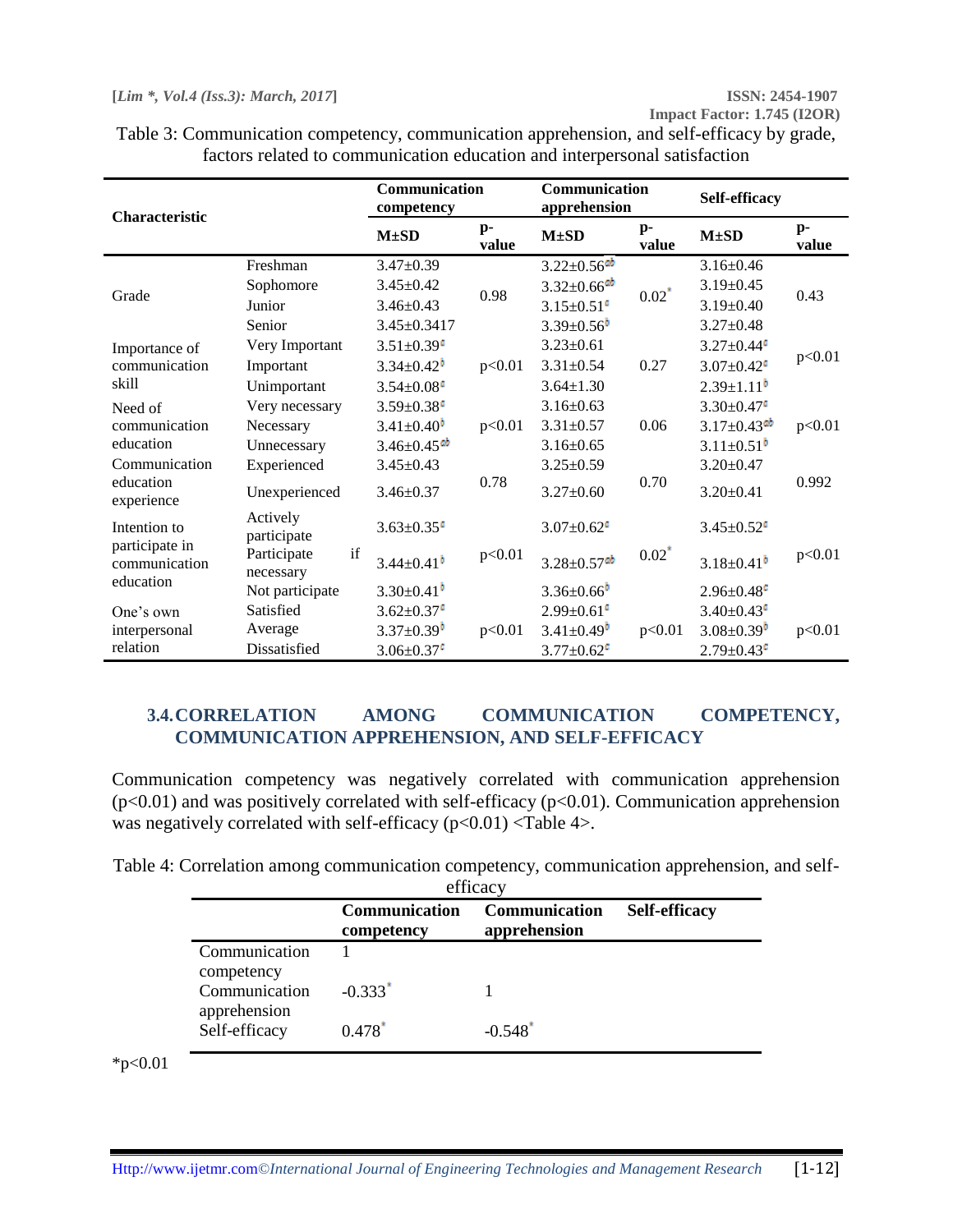#### **3.5.FACTORS AFFECTING COMMUNICATION COMPETENCY**

The multiple regression analysis was performed to identify the factors affecting communication competency and obtained the results as presented in Table 5. As for goodness-of-fit of the model, F-value was 68.699 and significance probability was  $0.000$  ( $p<0.05$ ). The factors affecting communication competency were self-efficacy and interpersonal relationships. Statistically insignificant variables were not indicated. The higher level of self-efficacy and the more satisfied with interpersonal relationships, the greater communication competency  $(p<0.05)$ , which accounted for 25.3%.

| Table 5: Factors affecting communication competency |                                                     |                        |       |  |                |  |
|-----------------------------------------------------|-----------------------------------------------------|------------------------|-------|--|----------------|--|
| Variable                                            | Unstandardized coefficient Standardized coefficient |                        |       |  | p-value        |  |
|                                                     | B                                                   | <b>Std. Error</b>      | B     |  |                |  |
| Self-efficacy                                       | 0.360                                               | 0.043                  | 0.392 |  | 8.376 $p<0.01$ |  |
| One's own interpersonal relation 0.147              |                                                     | 0.033                  | 0.205 |  | 4.389 $p<0.01$ |  |
| $F = 68.699$                                        |                                                     | Adjusted $R^2 = 0.253$ |       |  |                |  |

Meaningless value statistically is not shown on the table  $(p>0.05)$ .

#### **3.6.FACTORS AFFECTING COMMUNICATION APPREHENSION**

The multiple regression analysis was performed to identify the factors affecting communication apprehension and obtained the results as presented in Table 6. As for goodness-of-fit of the model, F-value was 106.085 and significance probability was  $0.000$  ( $p<0.05$ ). The factors affecting communication apprehension were self-efficacy and interpersonal relationships. The lower level of self-efficacy and the more dissatisfied with interpersonal relationships, the greater communication apprehension ( $p<0.05$ ), which accounted for 34.5%.

| Table 6: Factors affecting communication apprehension |                                      |                        |                                    |   |                  |  |  |
|-------------------------------------------------------|--------------------------------------|------------------------|------------------------------------|---|------------------|--|--|
| <b>Variable</b>                                       | <b>Unstandardized</b><br>coefficient |                        | <b>Standardized</b><br>coefficient | t | p-value          |  |  |
|                                                       | B                                    | <b>Std. Error</b>      | β                                  |   |                  |  |  |
| Self-efficacy                                         | $-0.645$                             | 0.060                  | $-0.474$                           |   | $-10.808$ p<0.01 |  |  |
| One's<br>own<br>relation                              | interpersonal $_{-0.228}$            | 0.046                  | $-0.215$                           |   | $-4.910$ p<0.01  |  |  |
| $F = 106.085$                                         |                                      | Adjusted $R^2 = 0.345$ |                                    |   |                  |  |  |

Meaningless value statistically is not shown on the table  $(p>0.05)$ .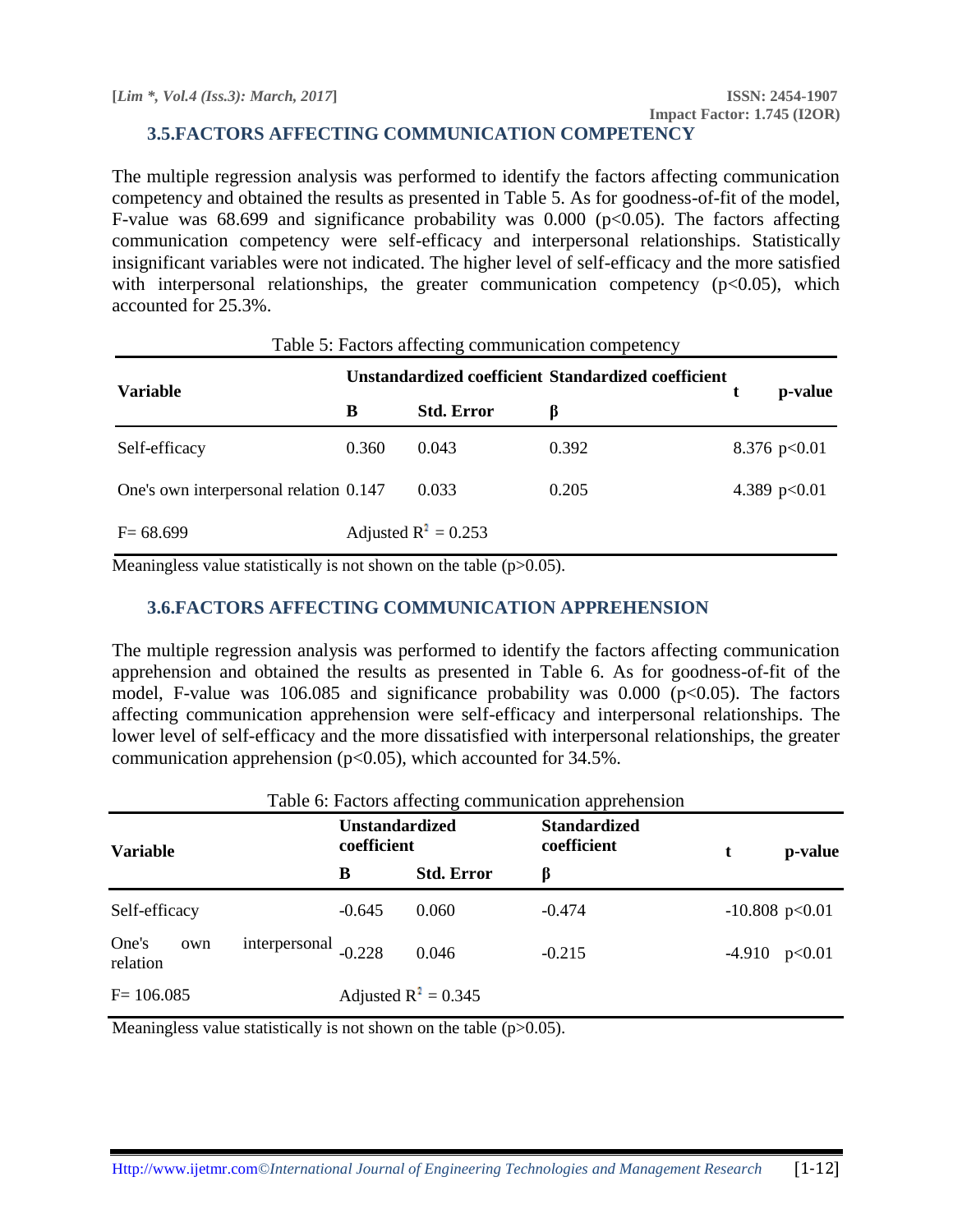#### **3.7.DISCUSSION**

The purpose of this study was to identify the factors affecting communication competency of dental hygiene students. The results of this study can be summarized as follows.

64.6% of the students considered communication skills to be very important. Ryu, Yang, and Choi<sup>12</sup> also found that dental hygiene students felt the great need for the subjects of healthcare communication, believed in the crucial effects of communication capability on the relationships with patients, and suggested the need for the subjects related to communication as well as for knowledge concerning the major. However, more respondents considered communication education to be *necessary* rather than to be *very necessary*; 78.2% intended to *participate in the education, if required*, and 13.9% intended to *participate actively* in the education. They were aware of the importance of communication but were passive toward communication education. As for the desired type of communication education, lectures were more desired than those requiring active participation, such as role play. More than a half of the students had communication education experience and got the education in the form of classes within the curriculum. It seems that lots of students are aware of the importance of communication but don't consider communication-related classes to be effective and have no great interest in the classes. There was no statistically significant difference in communication competency by communication education experience. It is considered that the current communication-related classes failed to improve communication competency for students. Since there are few chances to get external education to improve communication competency, it is necessary to include communication-related classes in the college curriculums<sup>18</sup>. It is therefore necessary to develop an education program that can induce students to participate actively in the communication process, not simply lectures, in pursuit of effective education at college<sup>19</sup>.

The mean for communication competency was  $3.46$ . The research in dental hygiene students<sup>13</sup>

found it was 3.31 and the one using a different instrument in dental hygienists<sup>10</sup> 이진 found it was 3.42. The research in nursing students<sup>20</sup> got a higher score (3.73) than this study and  $\text{Lim}^{13}$ noted that nursing students' greater communication competency was related to communication education. The Korean Accreditation Board of Nursing Education suggests communication competency as key capability that a nurse is required to be equipped with and communication education is considered very important in nursing curriculums<sup>18</sup>.

Among the sub-factors for communication apprehension, speech apprehension was at the highest level  $(3.50)$ . The research on office workers<sup>7</sup> found that speech apprehension was at the highest level among the sub-factors for communication apprehension and scored 3.11, which was lower than students. Lots of chances for presentation or discussion in working life are expected to allow them to feel less apprehension due to experience. The efforts to allow many students to have chances for presentation during the course of classes as well as in communication-related classes and to include the course for expressing their opinions and listening to others' opinions through discussion are expected to help students reduce communication apprehension.

The group that intended to participate actively in communication education and the one satisfied with interpersonal relationships showed the highest level of communication competency and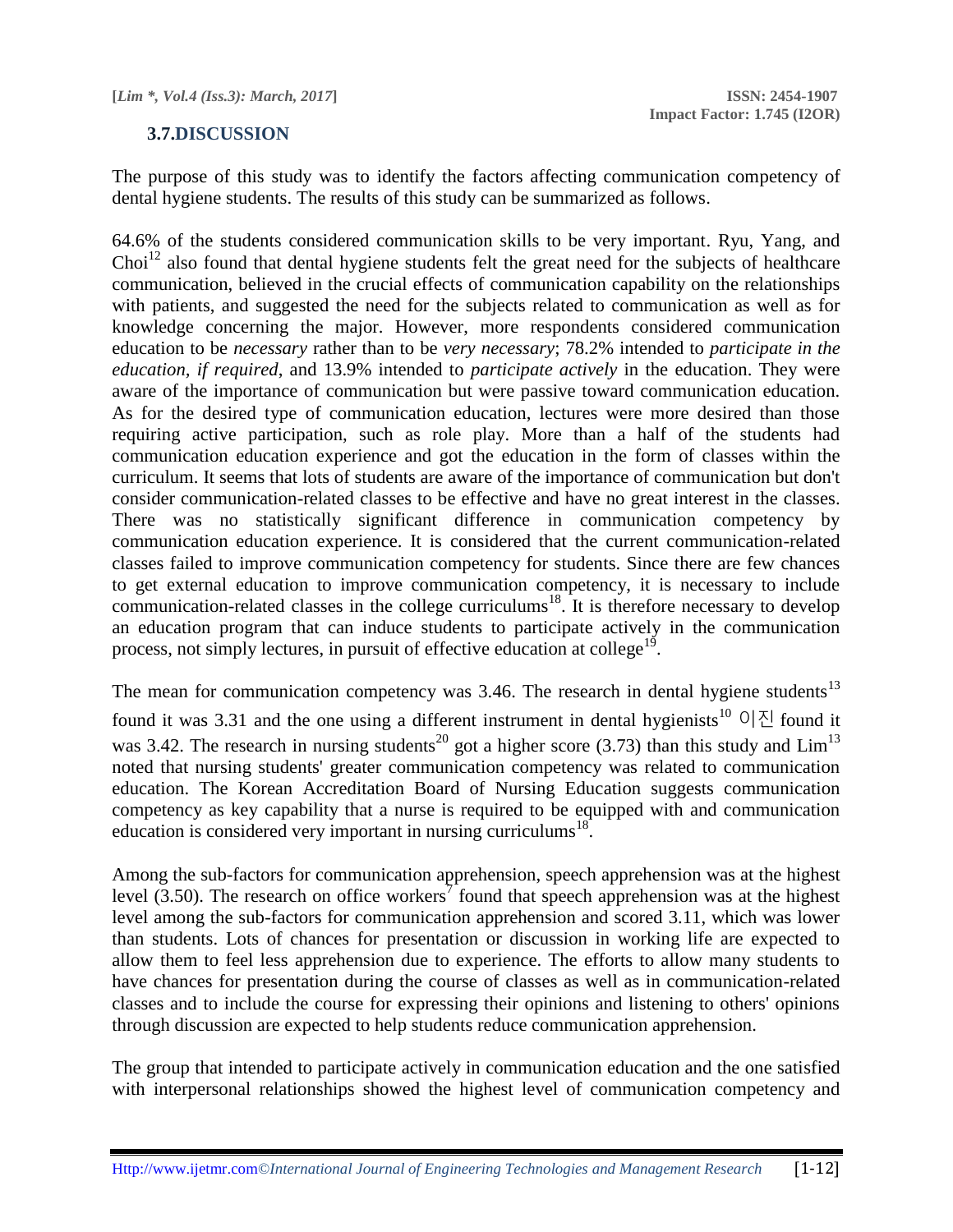self-efficacy and the least communication apprehension. A higher level of self-efficacy can be due to a higher level of learning motivation and a greater intention to participate actively in every situation. There is close correlation among interpersonal satisfaction, self-efficacy, and communication competency.

Communication competency was negatively correlated with communication apprehension and was positively correlated with self-efficacy. Communication apprehension was negatively correlated with self-efficacy. This result is consistent with the findings that the greater communication competency, the higher level of self-efficacy<sup>21</sup>, that communication competency was positively significantly correlated with the propensity for critical thinking and self-esteem<sup>20</sup>, and that self-efficacy was positively correlated with communication competency and clinical performance ability<sup>22</sup>.

The regression analysis of the factors affecting communication competency and communication apprehension found that the more satisfied with interpersonal relationships, the greater communication competency and the less communication apprehension. Self-efficacy is known to be a cognitive parameter that associates behavior with the variables for determining which behavior to make and has crucial effects on human beings' thinking type, emotional intelligence, school adjustment, and behavior and role performance<sup>22</sup>. The higher level of self-efficacy, the higher level of functional communication<sup>22</sup>. Communication skills may greatly affect interpersonal relationships and play a crucial role in self-efficacy and the ability to control emotions. Those who can express their opinions can control their emotions positively and cope well with a difficult situation<sup>3</sup>. Reportedly, communication competency may help college students solve problems in interpersonal relationships, which are major stressors, relieve stress, and improve a sense of achievement<sup>23</sup>. Nursing students' improvement in communication competency was found to be associated with the propensity for positive interpersonal relationships<sup>24</sup> and good interpersonal relationships based on communication were found to be a useful factor to perform tasks efficiently<sup>25</sup>. Thus, communication skills, self-efficacy, and interpersonal relationships are factors that affect one another.

Nursing students got stress due to lack of experience in interpersonal relationships, lack of communication skills, and apprehension caused by the differences between theories and practice in clinical practice<sup>26</sup>. This is why training and education regarding interpersonal relationships and communication are necessary. Han et al. suggested the need of training to improve selfefficacy as well as desirable communication types and Choi et al. <sup>9</sup> suggested the need of a systematic learning course that allows dental hygiene students to have in-depth learning of patients' psychology on the basis of the fundamental understanding of human beings, instead of acquiring skills alone. Besides, a training course is necessary to reduce communication apprehension.

# **4. CONCLUSIONS & RECOMMENDATIONS**

In conclusion, the efforts should be made to improve self-efficacy and interpersonal relationships in addition to communication skill education with the objective of helping dental hygiene students improve their communication competency.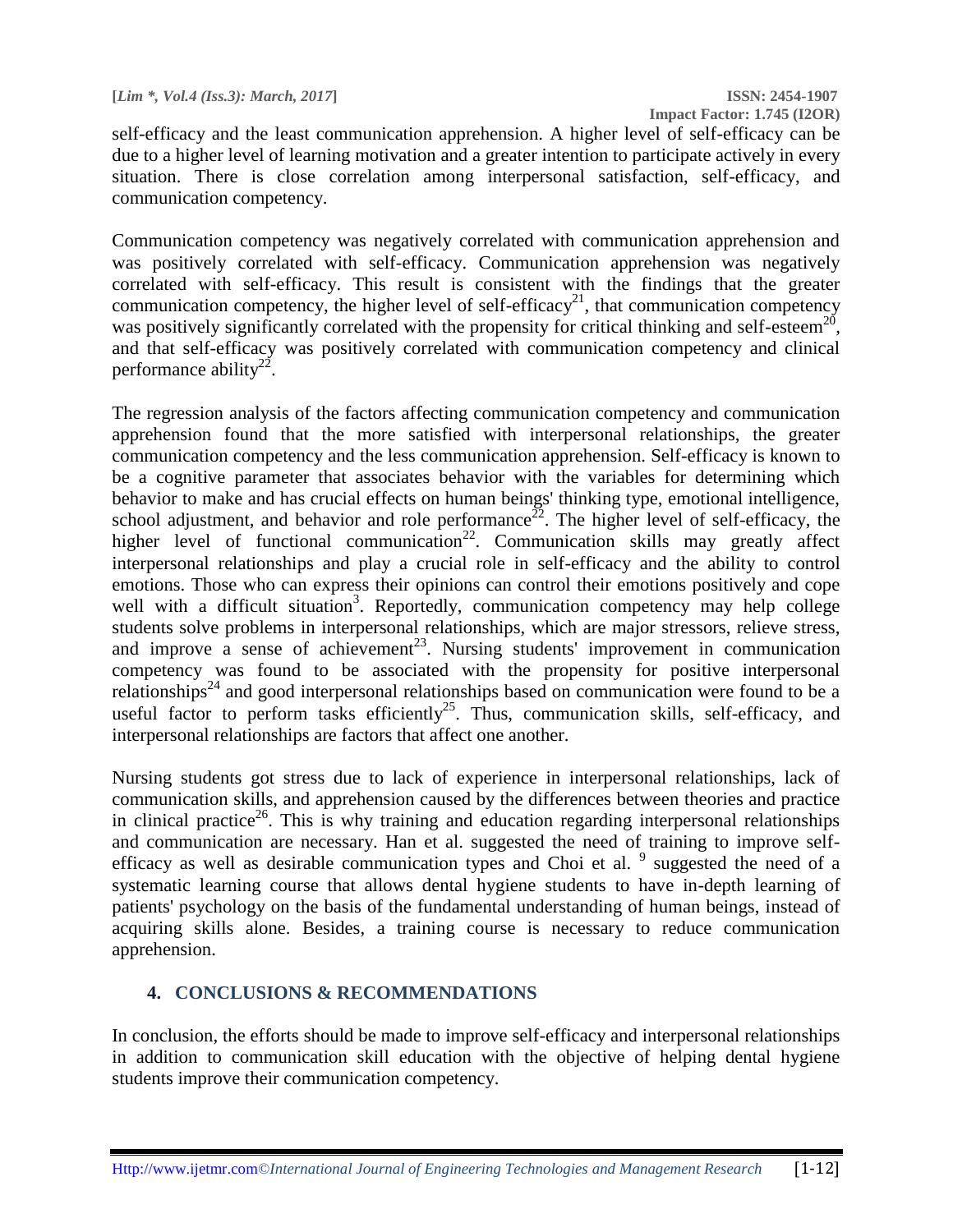This study made convenience sampling among some dental hygiene students and its results can hardly be generalized and have failed to confirm causal relations among communication competency, communication apprehension, self-efficacy, and interpersonal relationships; therefore, further research should be made on this issue. However, this study is significant in that it has identified the factors related to dental hygiene students' communication competency and made suggestions for developing communication curriculums and education programs

# **5. ACKNOWLEDGEMENTS**

#### **Funding for this paper was provided by Namseoul University year 2015.**

#### **6.** *REFERENCES*

- *[1] Kim HS. et al., Human Relations, Seoul:Yangseowon:2001.*
- *[2] Yeon JI., The relationship of employees' interpersonal communication competency with their communication satisfaction, job satisfaction, and organizational commitment in organizations, Unpublished master's thesis, Kyunghee University, Seoul. 2005.*
- *[3] Han KS. Park YJ. Kim KM. Oh YJ. JIn JH. Kang HC., Communication style, self efficacy, emotional regulation, and ways of coping among nursing students, , Journal of Korean Academy of Psychiatric and Mental Health Nursing, Vol. 17, No. 1, 2008, 28-34.*
- *[4] Lee JY. Jang HS. Cho EJ., Analysis of educational needs for college students' communication competency, The Journal of educational Research, Vol. 13, No. 1, 2015, 1-20.*
- *[5] Jang HS. Lee MJ., Differences of the communication apprehension on the self-construal, the parent attachment and the family communication patterns, Korean Journal of Communication Studies, Vol. 24, No. 1, 2016, 24-60.*
- *[6] Kim SJ. Kim HH., Impact of communication competency and empathy abilities on interpersonal relationship abilities among dental hygiene students, Journal of Dental Hygiene Science, Vol. 13, No. 3, 2013, 304-313.*
- *[7] Park SJ., Affect of self consciousness and irrational belief on communication apprehension, Unpublished master's thesis, Kyunghee University, Seoul. 2006.*
- *[8] Jang HS. Lee MJ., An analysis of self-perceived communication apprehension by learning style of college students- focusing on oral communication anxiety, listen anxiety, and writing anxiety, Social Science Research, Vol. 30, No. 1, 2014, 127-151.*
- *[9] Choi YK. Shin BM. Son JH. Park DY., Effectiveness and learning experience of dental communication course training in dental hygiene schools, Journal of Dental hygiene Science, Vol. 16, No. 2, 2016, 134-141.*
- *[10] Lee J., A study on the communicative competence of dental hygienist, Unpublished master's thesis, Kyunghee University, Seoul. 2012.*
- *[11] Choi GL. Lee HS. Yun HK., Analysis on the pattern of communication and concern of dental hygienists, Journal of Communication in Healthcare, Vol. 7, No. 2, 2012, 113-121.*
- *[12] Ryu DY. Yang HS. Choi YK., Needs and perception of medical communication course in dental hygiene students, Journal of Korean Society of dental Hygiene, Vol. 14, No. 5, 2014, 623-630.*